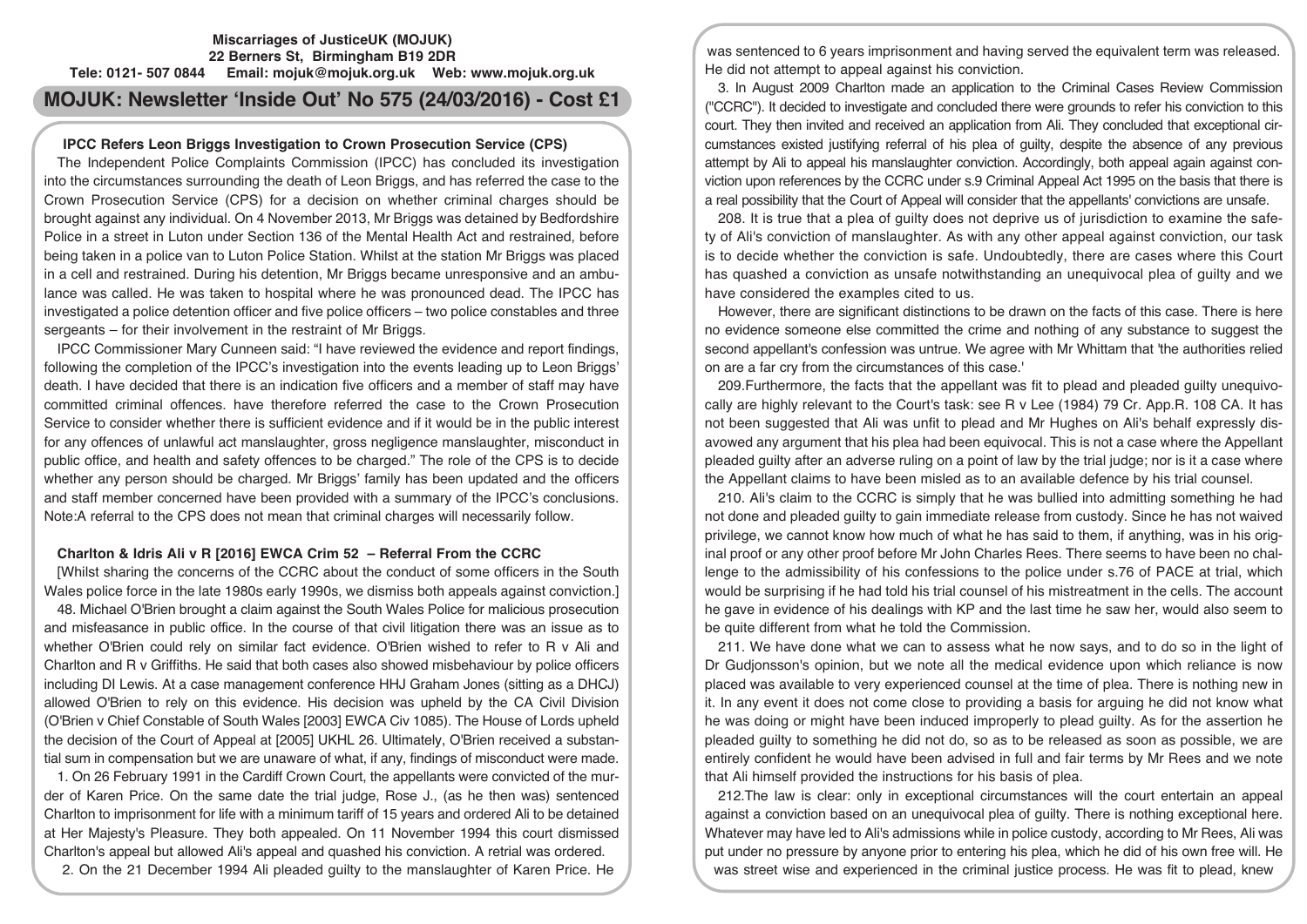what he was doing, intended to plead guilty to manslaughter and did so without equivocation having received proper advice from counsel and solicitors. That advice would not have been significantly affected by the new material. He was offered no inducement and placed under no pressure by anyone. Mr Rees went through the basis of plea with him line by line. His plea confirmed the evidence of D and what he said to others in an unpressurised situation. He made no attempt to appeal his conviction until the CCRC contacted him and with nothing to lose and possibly with a lot to gain he accepted their invitation to examine the circumstances of his case.

213.In those circumstances the only way in which an appeal could succeed is if we were to find that the prosecution offended the court's sense of justice and propriety to the extent that it amounted to an abuse of process. As we have indicated, we do not. The police misconduct in this case proven or alleged was not such as to offend our sense of justice or amount to an abuse of process.

214. For those reasons, whilst sharing the concerns of the CCRC about the conduct of some officers in the South Wales police force in the late 80s early 90s, we dismiss both appeals against conviction.

#### **Kevin Nunes: IPCC Concludes (Whitewash) Investigation Into Staffordshire Police**

An investigation managed by the IPCC, commonly known as Operation Kalmia, has now concluded. The investigation looked at disclosure issues prior to the 2008 trial of five men for the murder of Kevin Nunes in Staffordshire in 2002 – and how a protected witness was dealt with by Staffordshire police. Three Chief Constables and an Assistant Chief Constable were found to have a case to answer for gross misconduct in the investigation report, compiled for the IPCC by Derbyshire Chief Constable Mick Creedon, but these findings were rejected by the relevant appropriate authorities.

Legislation allows the IPCC to require misconduct hearings to be held (a process known as 'direction') if the appropriate authorities' decisions are deemed to be unreasonable. In this instance, the IPCC decided, after careful consideration, not to direct that hearings should be held. The IPCC found no evidence of a cover up or of wilful omission by any of the four senior officers. Under legislation, the IPCC can only make findings related to the conduct of senior officers; it cannot make findings about potential performance issues, as it can in relation to officers of lower rank. The Crown Prosecution Service decided in January and November 2014 that there was insufficient evidence to prosecute any officers over the same matter.

IPCC Deputy Chair Sarah Green said: "This has been an extremely complex and lengthy investigation. There is broad agreement that there were serious failings at Staffordshire Police following the murder of Kevin Nunes in 2002 and the conviction of five defendants for that murder in 2008. However, cases for gross misconduct or misconduct have been rejected by the appropriate authorities who are responsible for holding misconduct hearings. After careful consideration I have accepted the appropriate authorities' assessments and decided not to issue directions that misconduct hearings be held."

The senior officers are: Chief Constable Suzette Davenport (Gloucestershire), Assistant Chief Constable Marcus Beale (West Midlands), Chief Constable Jane Sawyers (Staffordshire) and retired Chief Constable Adrian Lee, formerly of Northamptonshire, all of whom were officers at Staffordshire Police at the time of the murder investigation. Two detective constables were found to have a case to answer for misconduct, which the appropriate authorities accepted in respect of one matter. One detective constable was given management advice; the other retired on health grounds.

#### **Government Accused of 'Hiding' From Troubles Cases**

Northern Ireland's victims commissioner has said the government cannot use national security as a rock under which to hide from Troubles-related issues. Families of people killed by security forces claim it is being used to block access to information on the killings. Victims commissioner Judith Thompson called for a "clear definition" of national security to resolve the issue. She also said the current process on dealing with the Troubles' legacy could be the "last chance" to get agreement. "A workable deal is still very much on the cards and while I accept it will have to wait until after the Assembly elections, I am very clear that if we don't get it now, I don't know when we will get any closer to a point where all the pieces are in place," the commission warned.

The deadlock over access to official documents is delaying the full implementation of the Historical Investigation Unit (HIU), the new independent body set up to investigate Troubles-era killings. The government has argued that the release of some state documents could compromise national security and put lives at risk. Speaking ahead of a conference on the victims' issues, Ms Thompson said: "National Security cannot be a convenient rock under which the government can hide uncomfortable issues. Neither can there be an excuse for anyone refusing to come forward to cooperate with the proposed new Historical Investigation Unit or Independent Commission for Information Retrieval." Doing nothing is not an option," she added.

Ms Thompson said the lack of progress in last year's Fresh Start Agreement was "gut-wrenchingly disappointing" for victims. The lack of an agreed way forward on how to deal with the past was the key issue on which the 2015 talks failed to produce a resolution. The victims' commissioner said the people she represents still felt let down by politicians' failure to reach agreement on the ongoing difficulties they face. "It left victims and survivors wondering whether they had just been led up the garden path," Ms Thompson said. But my view - and having talked to people who were involved in that process is - we weren't led up the garden path, there was genuinely progress made. We came really close, but we've got to do it. Close isn't good enough," she added.

Earlier this month, Northern Ireland Secretary of State Theresa Villiers defended the government's approach to the release of state documents related to the Troubles. She she said the government has legitimate concerns about what the Historical Investigation Unit might then make public - either because it could put lives at risk or compromise the security services' capabilities. Ms Villiers warned that dissident republicans and Islamist militants should not be shown how UK security services work.

#### **Craight McCreight Wrongly Convicted of Murder Loses Compensation Claim**

*Scottish Legal News:* A judge in the Court of Session dismissed the petition for judicial review of a decision to refuse the application for compensation after ruling that what happened with the appeal court was "merely an example of the vindication of the rule of law, not the righting of a mistaken verdict". Lord McEwan heard that the petitioner, Craig McCreight, was sentenced to life imprisonment in 2002 after being found guilty of the murder of his partner Yvonne Davidson in an attack with chloroform at their home in Broxburn in 1999.

He spent some seven years in prison before being released in April 2009, after the Criminal Appeal Court unanimously found that there had been a "miscarriage of justice" following a successful "fresh evidence" appeal. By a majority, and without giving reasons, the court refused to authorise a fresh prosecution, as it was "not in the interests of justice".

Mr McCreight thereafter sought compensation for the years he spent in prison, under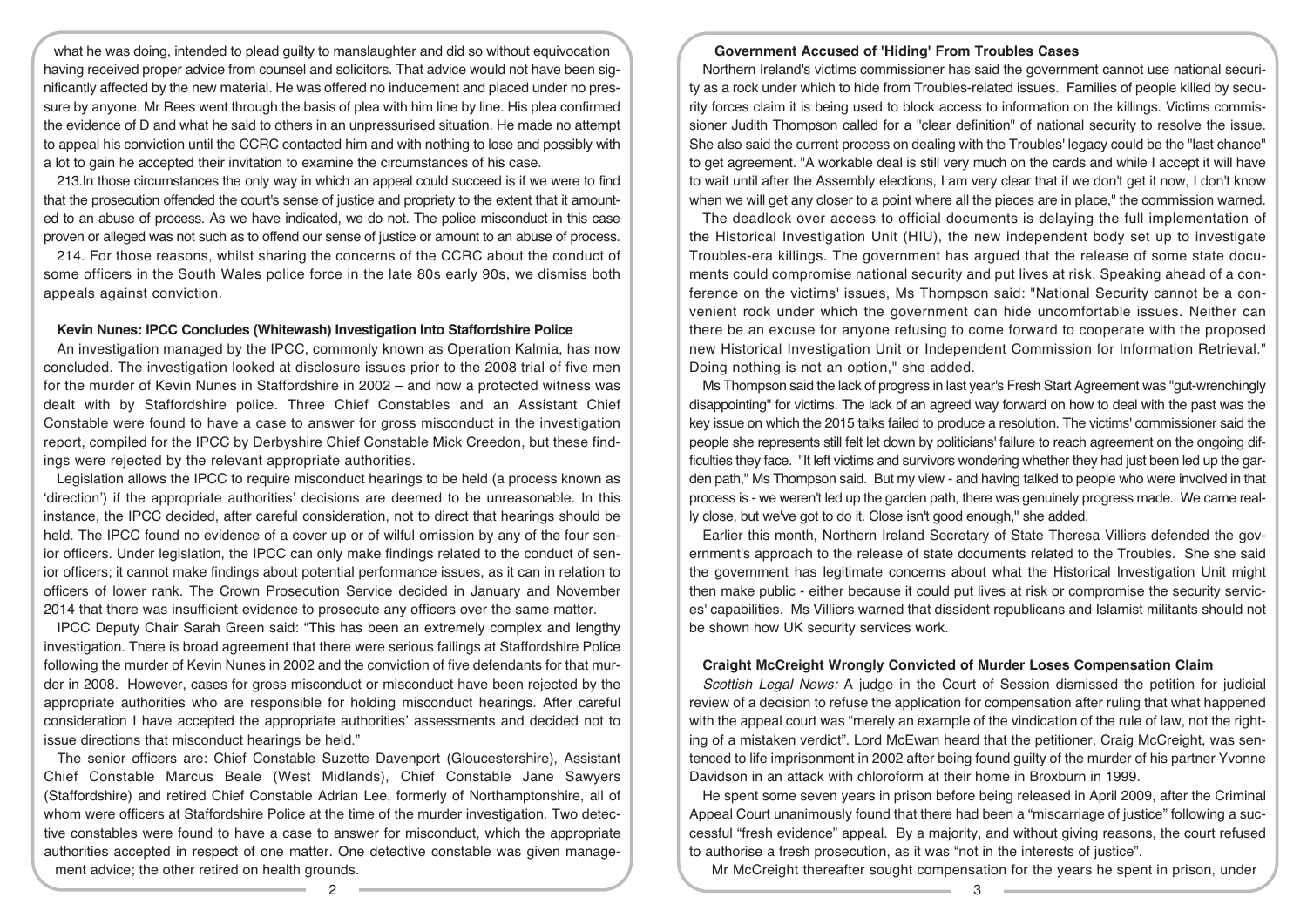the then existing statutory and ex gratia schemes, but his application was refused and in 2013 he sought judicial review of that decision. By agreement that refusal was reduced and the respondent, the Scottish Ministers, reconsidered the matter, but Mr McCreight was again refused compensation and that new decision resulted in the latest petition for judicial review. Counsel for the petitioner emphasised that the present case was taken under the ex gratia scheme, where there was no need of a conviction or new evidence, nor was there any mention of miscarriage of justice.

It was argued that all that was necessary was "time spent in custody following a wrongful conviction or charge resulting from serious default or other exceptional circumstances". Under reference to four cases, counsel sought to show the proper way to make a decision over whether compensation should be paid. It was submitted that there was no doubt the petitioner had spent time in custody as a result of a "wrongful conviction", and that it had been caused by "serious default" on the part of the police or prosecution, and the fact that no new prosecution was allowed favoured the making of an award. The respondents had "erred in law" and taken an "irrational approach" by rejecting the findings of the appeal court in quashing the conviction.

However, the respondents questioned whether the actions and conclusions of the prosecution experts before the trial amounted to "serious default". It was pointed out that petitioner made at least two confessions to separate people, who did not go to the police until August 2000 – meaning there was an 18-month delay before the police heard anything about chloroform and in the meantime the samples taken would be bound to degrade. Counsel submitted that while it was important to look to what the appeal court had found and said, it could not be the case that the appeal court findings were "determinative" of what the respondents had to decide.

The judge held that the ministers were "entitled to make their own inquiries into the whole matter before deciding, at their discretion, whether any payment should be made under the ex gratia scheme". In a written opinion, Lord McEwan said: "I consider this to be so for a number of reasons. The matter is complicated and involved medicine, science and opinion. Even after the appeal court ruling it is clear that there was a continuing dispute over what was 'default' and further, whether it was 'serious'. It cannot be the law that the ruling of the appeal court could be determinative of these matters, though great weight has to be accorded to what they said. In making up their collective minds the respondents have the duty to find what is established. The appeal court had to answer the question of whether there had been a miscarriage of justice and nothing more.

The Ministers have to address a wholly different question which is, inter alia, has there been 'serious default'. I can only interfere with that decision on traditional Wednesbury grounds. In the result I am clearly of the opinion that this petition cannot succeed. I do not find any merit in the petitioner's case. There was strong and compelling evidence against him including two confessions.

Also what has happened here with the appeal court is merely an example of the vindication of the rule of law, not the righting of a mistaken verdict. The cases cited to me are of course, all fact sensitive and only examples. Where serious default was found it was so egregious as to be plain… and where something was exceptional the court would 'know it when it saw it'. What happened here is in neither category in my opinion and on the material before the respondent I am quite unable to say that the decision taken to

refuse payment was in any way irrational."

**Office for Police Conduct Must Be a Watchdog With Teeth** *Jenny Jones, Guardian* The IPCC is a non-departmental public body funded by the Home Office and responsible for overseeing the police complaints system, assessing appeals against its decisions, and investigating police conduct, especially deaths and serious injuries as a result of contact with officers. But it has gradually lost public trust in its ability to work as an effective and independent scrutiny body. One of the main problems is that the Home Office has never given the IPCC adequate resources or proper funding. When the home affairs select committee investigated the IPCC in 2013, it described the organisation as "woefully under-equipped" with "neither the powers nor resources" required for the job it faced. The IPCC's own chairwoman, Anne Owers, agreed that the commission was struggling to meet expectations. Without enough money or staff to follow the evidence wherever it led, the IPCC was doomed to fail.

Most damaging to public perception of the IPCC has been its handling of a number of controversial cases, although it's worth pointing out that the commission was restricted to managing and supervising investigations and relied on police forces to conduct the investigations themselves. It has often been criticised for taking too long to conclude investigations – which isn't fair on victims and their families, or on accused officers. Some police officers appear to have escaped disciplinary action by resigning or retiring before the IPCC completed its work. In January, for example, ex-Met commander Richard Walton retired before the IPCC could publish its report into claims that he and others plotted to spy on the family of murdered teenager Stephen Lawrence.

The credibility of the IPCC has been damaged by many decisions that appeared to be over-sympathetic to the police and their failings. In the Sean Rigg case, for example, the IPCC initially cleared police for their part in the musician's death at Brixton police station, but after two years of continuous campaigning and appeals, a second investigation admitted that the original findings were flawed and there was enough evidence to refer the case to the Crown Prosecution Service.

In my view, the IPCC previously hired far too many ex-police officers, compromising its independence. Of course, examining and balancing lots of evidence takes special skills, which police officers would be expected to possess. A knowledge of how police forces, with their semi-military culture, operate would also be useful in understanding how decisions are made and how oversights or mistakes can happen. However, had I been in charge, I would have hired curious ex-journalists rather than ex-police officers, to dig until they exposed the truth, without the fear of offending colleagues past and present. The IPCC's inability to hold the police to account has weakened its effectiveness. I've become too familiar with stories of officers being instructed not to make a statement until they have had a chance to coordinate it with their colleagues. From the case of Jean Charles de Menezes, to Ian Tomlinson, to Mark Duggan, we hear that officers sat down together to write their statements. While this may be normal practice for the police, to outsiders this suggests they are colluding to hide something, weakening the public's belief that the IPCC will get to the bottom of the case and deliver a credible verdict.

The police are not above the law, however, and must be held to account. I therefore welcome the home secretary's decision to reform the IPCC. Although the details of how the new Office for Police Conduct (OPC) will work are unclear, there are encouraging signs. For example, the numbers of those who have worked within police forces may be restricted where senior roles are concerned, and there will be pressure to complete investigations within six months. That's a good thing for all involved, though only if enough resources are allocated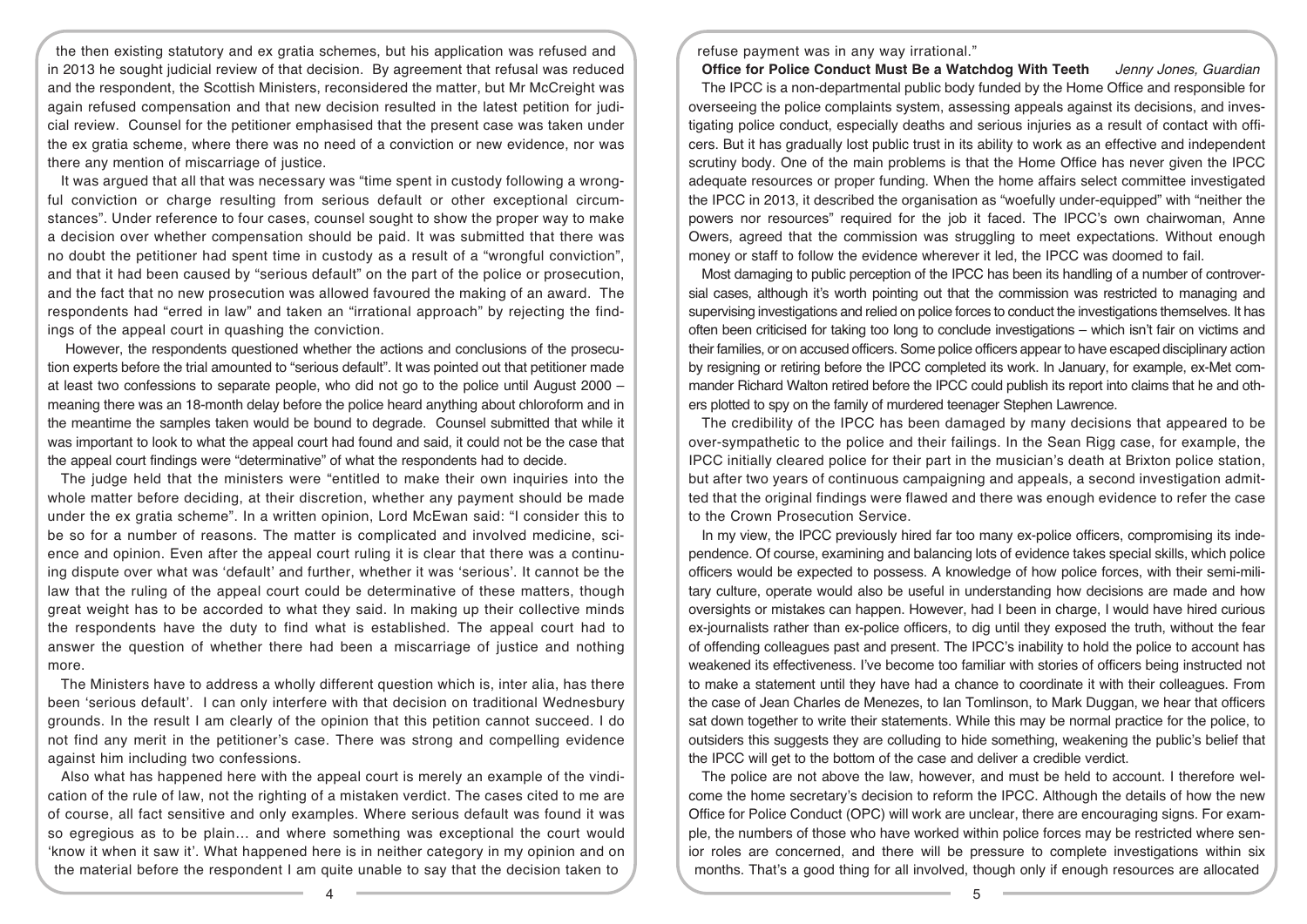to do the job properly within that timeframe. I am also glad to see new powers that will enable the OPC to initiate its own investigations into "all serious and sensitive matters" involving the police. Grieving families should not have to campaign for years to get to the truth. They deserve a self-sufficient police watchdog that can efficiently investigate an incident or allegation without public pressure needing to be applied.

However, I am concerned that these reforms may not go far enough. The OPC must be more independent of the Home Office and, as suggested in the consultation, get future funding directly from parliament or the Ministry of Justice. The Home Office is too closely connected to the police. Only if the scrutiny system is completely separate can we be sure that the OPC will not be subject to pressure from the police and their masters. The new organisation's funding must also be in line with its increased powers. It would be a disaster if the OPC struggled for resources in the same way as the IPCC. Finally, to improve public confidence the OPC must be more transparent than its predecessor. It must publish performance data and set targets so it remains accountable to the public. We will only be able to judge the success of the reforms when complaints begin making their way through the OPC. But one thing is clear: we desperately need a robust police watchdog that will be committed to holding officers and civilian staff to account.

# **Babar Ahmad: I Just Want Scotland Yard to Say Sorry** *Robert Verkaik, Guardian*

A British man who suffered 73 injuries after being arrested by anti-terrorist police has called on the Metropolitan police commissioner to apologise for the actions of his men. Babar Ahmad, 41, who won a court case against the Met and £60,000 in damages, says that during the "ferocious" assault in 2003 he thought he was going to die. He was released a few days later after the Crown Prosecution Service ruled that there was no evidence of any terrorism offence. But in 2004 he was imprisoned in the UK without trial for eight years following an extradition request from the Americans. In 2012 he was deported to face trial in Connecticut. In his first interview since his return to the UK eight months ago, Ahmad, from south London, has told the Observer that he wants the police to apologise for the abuse he suffered. "In the end, they paid me damages," he said, "but it was never about the money and, although they admitted liability, they have never said sorry. Even nearly 13 years later, and nearly 12 years' imprisonment – including two in a US Supermax – I still suffer from pain I sustained in that assault."

In December 2003, Babar Ahmad was arrested by the Met's elite counter-terrorism unit. They broke down Ahmad's front door and charged into his bedroom where he was sleeping with his wife. In a 40-minute ordeal he was subjected to physical, sexual, religious and verbal abuse. He was forced on to the floor and cuffed. "They twisted the handcuffs until I cried out in pain. Two of the officers punched me repeatedly on the head, face, ears and back. On two occasions the officers sexually abused me by tugging at and fondling my genitals. And then the officers stamped on my bare feet with their boots." During the attack, the officers mocked Ahmad's religious beliefs. After placing him in a Muslim prayer position, one officer sarcastically asked: "Where is your god now?" He was bundled into a police van where the abuse continued during his journey to Charing Cross police station. "An officer whom I later found out was PC Mark Jones punched me repeatedly and another, PC Jon Donohue, twisted the cuffs until I screamed out in pain. Jones then applied two choke holds. During the second choke hold I thought I was going to die. To this day I still recall Jones saying, 'You will remember this day for the rest of your life. Do you understand me? You fucking bastard.'" CCTV shows Babar Ahmad in a collapsed state as he was pulled out of the van and taken to the custody suite at Charing Cross.

"Today I've got damaged nerves in my wrists and I suffer from flashbacks. Most people think police officers don't do bad things – when I was small boy I had a toy police helmet and I used think that, too. But I don't feel bitter towards anyone – I would just like an apology for what happened." Last year Ahmad was finally released from prison after being sentenced to 12-and-a-half years for providing material support to the Taliban government in at a time when it was harbouring the al-Qaida leader, Osama bin LadeAfghanistan. Judge Janet Hall, the chief federal district judge of Connecticut, rejected the prosecution's demands for him to serve 25 years. Her unexpectedly lenient sentence meant that, because of time already served, Ahmad was freed within months. In a judgment that strikes at the heart of the tenets that define the war on terror, the judge described Ahmad as a "good person" who had been a model prisoner and had never been interested in terrorism.

Crucially she said that supporting groups engaged in defensive jihad on a battlefield did not make someone a terrorist. She ruled that, although two articles supporting the Taliban published on Ahmad's website constituted a serious criminal offence under US law, his support of the war efforts in Bosnia and Chechnya during the 1990s were judged not to be terrorism. A Met spokesperson said: "In 2009 Mr Ahmad agreed to the terms of settlement in the civil action he brought against the MPS. We have no intention of altering those terms. Allegations of mistreatment were investigated and in 2011 four officers were found not guilty of assault at a criminal trial when evidence that was not available during the civil proceedings was produced. The officers were also found to have no case to answer with regards to misconduct allegations."

## **Daniel Hegarty's Family to Fight Decision Not to Prosecute Soldier**

The family of a teenage boy shot dead in Londonderry in July 1972 have refused to accept a decision not to prosecute the soldier who killed him. Daniel Hegarty, 15, was shot twice in the head during an Army operation to clear "no-go" areas in the city. A 2011 inquest found the boy posed no risk and was shot without warning. His sister, Margaret Brady, criticised the Public Prosecution Service (PPS) decision not to prosecute and said they will pursue a civil action.On Tuesday, the PPS said there was no reasonable prospect of a conviction in the case.

"That was a rude, pitiful excuse that they came up with, that it was self defence," said Mrs Brady. "It took them four years to come back with the same answer again, no prosecution. Nothing has changed since 1973.We will take a civil action and we will go after this soldier." The initial inquest was held in 1973 and recorded an open verdict. A second inquest was ordered by the Attorney General in 2009 following an examination by the Historical Enquiries Team. The report found that the RUC investigation at the time was "hopelessly inadequate and dreadful". As a result of the report, an inquest in 2011 found that the teenager posed no risk and dismissed claims that soldiers had shouted warnings before firing.

Daniel, a labourer, was unarmed when he was shot close to his home in Creggan during Operation Motorman, an army-mounted attempt to re-take areas of the city. His cousin Christopher, 16, was also shot in the head by the same soldier, but survived. After the decision on Tuesday, the prosecution service's Assistant Director of Central Casework, Michael Agnew, said: "The standard of proof that the prosecution must reach in a criminal trial is the high one of beyond reasonable doubt." Margaret Brady told BBC Radio Foyle that the family will continue to fight for justice. "My reaction was just dumbfounded," Mrs Brady said. "It makes me more determined to go on because somebody has to stand up for the innocent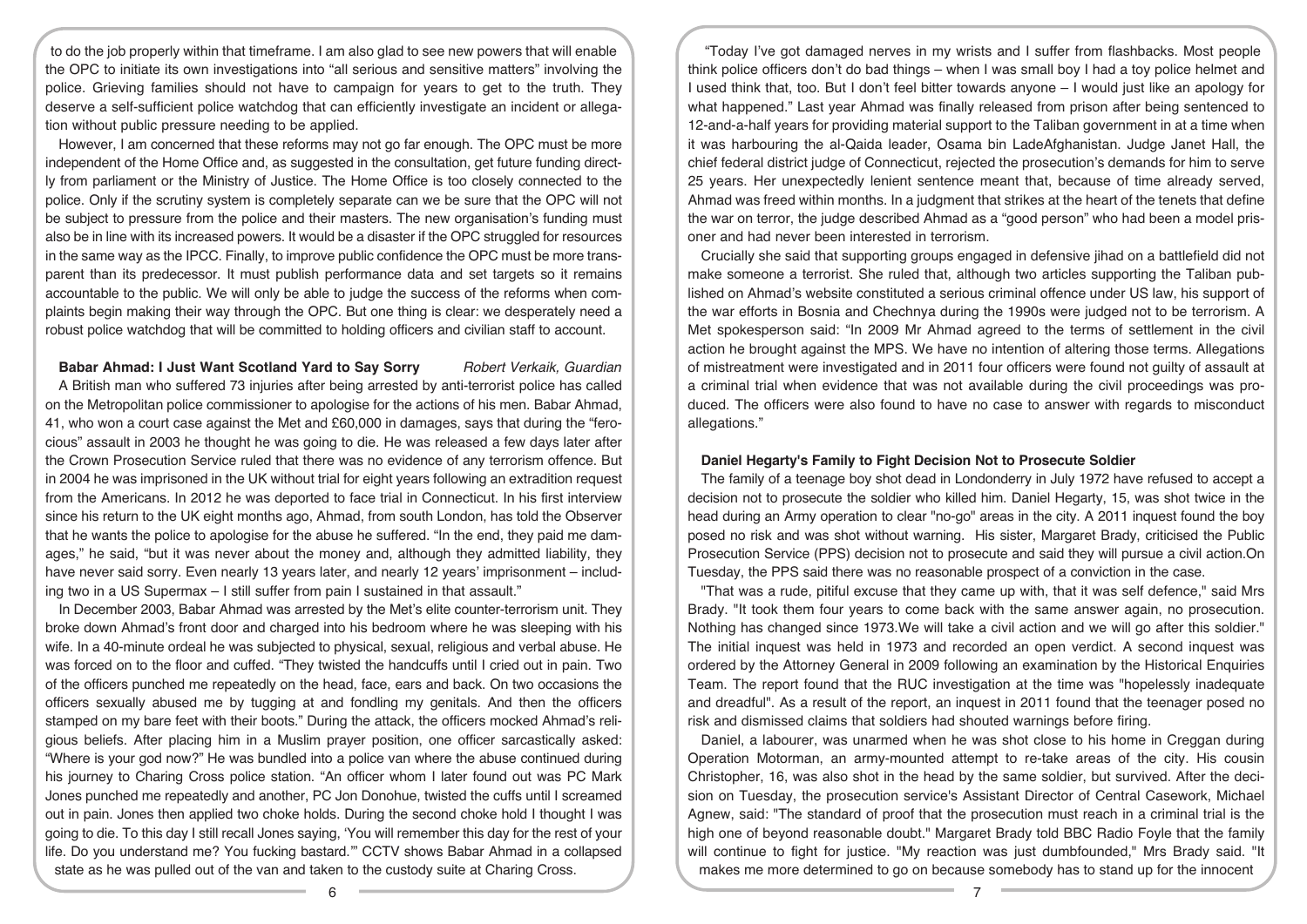victims. "My brother was innocent and these people need to be held to account." In 2007, the British government apologised to the family after describing Daniel Hegarty as a terrorist. **Court Finds Prison Policy of Filming Forced Strip Searches Breaches ECHR**

Mr Justice Treacy, sitting in the High Court in Belfast, allowed a judicial review challenging the Prison Service policy by which forced strip searches are recorded on a video camera and retained for a period of six years Gerard Flannigan ("the applicant") was remanded into custody at HMP Maghaberry on 30 October 2014 whereupon he was informed that he was going to be subjected to a strip search. He objected and was informed that it would therefore be conducted with force. He was given 15 minutes within which to reconsider his decision and was informed that, in the event that he continued to refuse, the search by force would be video-taped and the footage retained for six years. The applicant was then forcibly searched. The search was recorded using a hand held camera. The court heard that either due to a technical fault or operator error the actual search was not recorded and the footage only shows the introduction and the end of the search. Rule 16 of the Prison and Young Offenders' Centre Rules (Northern Ireland) 1996 ("the 1996 Rules") provides that every prisoner shall be searched on reception to prison and where a prisoner refuses to co-operate with a search, such force as is necessary to effect the search may be used. Rule 16(6) provides that a prisoner shall not be undressed, or required to undress, in the sight of another prisoner or any person other than the officers conducting the search.

The applicant contended that the policy of recording the forced searches is incompatible with his rights under Article 8 of the European Convention on Human Rights by interfering with his right to respect for private and family life in a manner that is not proportionate. He accepted that searches are expressly provided for in the 1996 Rules and that the concept of searches, subject to proportionality on each occasion, can be brought within the exemptions contained within Article 8, namely the need to prevent disorder or crime. However, he argued that Rule 16(6) is antithetical to the policy of video recording searches as it provides that the only persons permitted to see the prisoner in a state of undress are "the officers conducting the search". The applicant submitted that there is no provision for extra persons to video record the event, commentate or watch the proceedings via a live stream or by way of the recording.

The Prison Service stated that the policy to video record all planned use of force incidents is to provide a record that is retained to safeguard both the prisoner and the staff involved where subsequent complaints or allegations are made. The dignity of any subject is a key consideration and recording does not take place of any images deemed to be inappropriate and unnecessary. Counsel for the Prison Service argued that the officer responsible for operating the camera is part of the search team and is assisting with the search. Subsequent viewing of the footage will not result in someone else having been present while the prisoner was undressed or required to undress and therefore even if the footage is ever viewed the prisoner will not have been undressed or required to undress in the sight of that other person. Nor will anyone later viewing the footage actually see the prisoner in a state of undress because of the way in which the camera is used and the footage restricted to avoid any inappropriate images being recorded. The Prison Service contended that the policy pursues a legitimate aim and was introduced to prevent incidents of violence and interference with officers' rights.

Mr Justice Treacy firstly considered the applicant's Article 8 arguments. He said it is accepted that a search involving the removal of clothing engages Article 8: "Nakedness is inherently private and forcing it upon someone cannot but engage one's right to privacy. However, in the context of the search carried out in the instant case, the interference is justified by the

exceptions at Article 8(2). The video recording of such a search must further engage Article 8 because in the act of recording, control of the use of the search subject's body and nakedness is wrested from him in such a way that images of his body may be used at any later date without the search subject's consent or even knowledge. Such recording, to be lawful, must, separately from the search itself, be brought within the exceptions at Article 8(2)."

The judge said that in this case there was a technical glitch which resulted in the failure to record the actual search but that this fact cannot disengage Article 8: "The loss of control over the use of the search subject's nakedness occurs at the time where there is an intention to record the search and all parties believe that the search is being recorded. This is an interference with the search subject's Article 8 rights in itself. The creation and retention of the record is a further and ongoing interference." Mr Justice Treacy then considered whether the interference with Article 8 is "in accordance with the law". The Prison Service had cited provisions in the 1996 Rules which give certain powers to the Governor including the supervision of prisoners by CCTV. The judge, however, said these rules were manifestly insufficient to constitute "a basis in domestic law" for the policy of video recording full searches of prisoners: "In the absence of any proper basis in domestic law the recording of the search and its retention and the policy under which it was carried out are not "in accordance with law" and therefore not a justified interference with the applicant's Article 8 rights." Mr Justice Treacy allowed the application for judicial review.

## **Police/SERCO/FME All Contributed to the Death of Sivaraj Tharmalingam**

Mr Sivaraj Tharmalingam died on 18 April 2015 at Thames Magistrates Court, having been found collapsed unconscious on the floor of his cell. He had been transferred into SERCO's care at court after being held overnight in Metropolitan Police custody at Forest Gate Police Station. He was 50 years old at the time of his death. The two week inquest into his death concluded on Friday at St Pancras Coroner's Court. Mr Tharmalingam was a well-known member of the East Ham Tamil community and had helped locals with community engagement and dialogue. Sadly Mr Tharmalingham had a history of alcohol misuse following family bereavements in 2005, which led to the breakdown of his marriage. He had experienced seizures, one of which had resulted in a head injury that left permanent brain damage. Mr Tharmalingam was living in sheltered housing at the time of his death. Mr Tharmalingam was taking medication to prevent epileptic seizures as well as supplements for his alcohol misuse, and had previously suffered alcohol related seizures, including in police custody.

The jury concluded that Mr Tharmalingam suffered a fatal alcohol related seizure in conjunction with an underlying heart condition. The jury identified a number of failures by those responsible for Mr Tharmalingam's care that contributed to his death, including: • Mr Tharmalingam was seen by a Forensic Medical Examiner (FME) while in police custody. The consultation lasted less than a minute and the FME failed to make a meaningful connection with Mr Tharmalingam.The jury heard evidence that a police detention officer remained present in the examination room throughout. The FME accepted that the examination was "cursory". The FME was aware that Mr Tharmalingam was an alcoholic with epilepsy and yet did not look at Mr Tharmalingam's medication or consider his previous custody records. The FME did not recommend a further medical review and relied on the fact that he had been interviewed by the police in concluding that Mr Tharmalingam was fit to be detained. • Mr Tharmalingam told a police detention officer that he had vomited once in the morning before he was transferred to court. The inquest heard that despite being a possible symptom of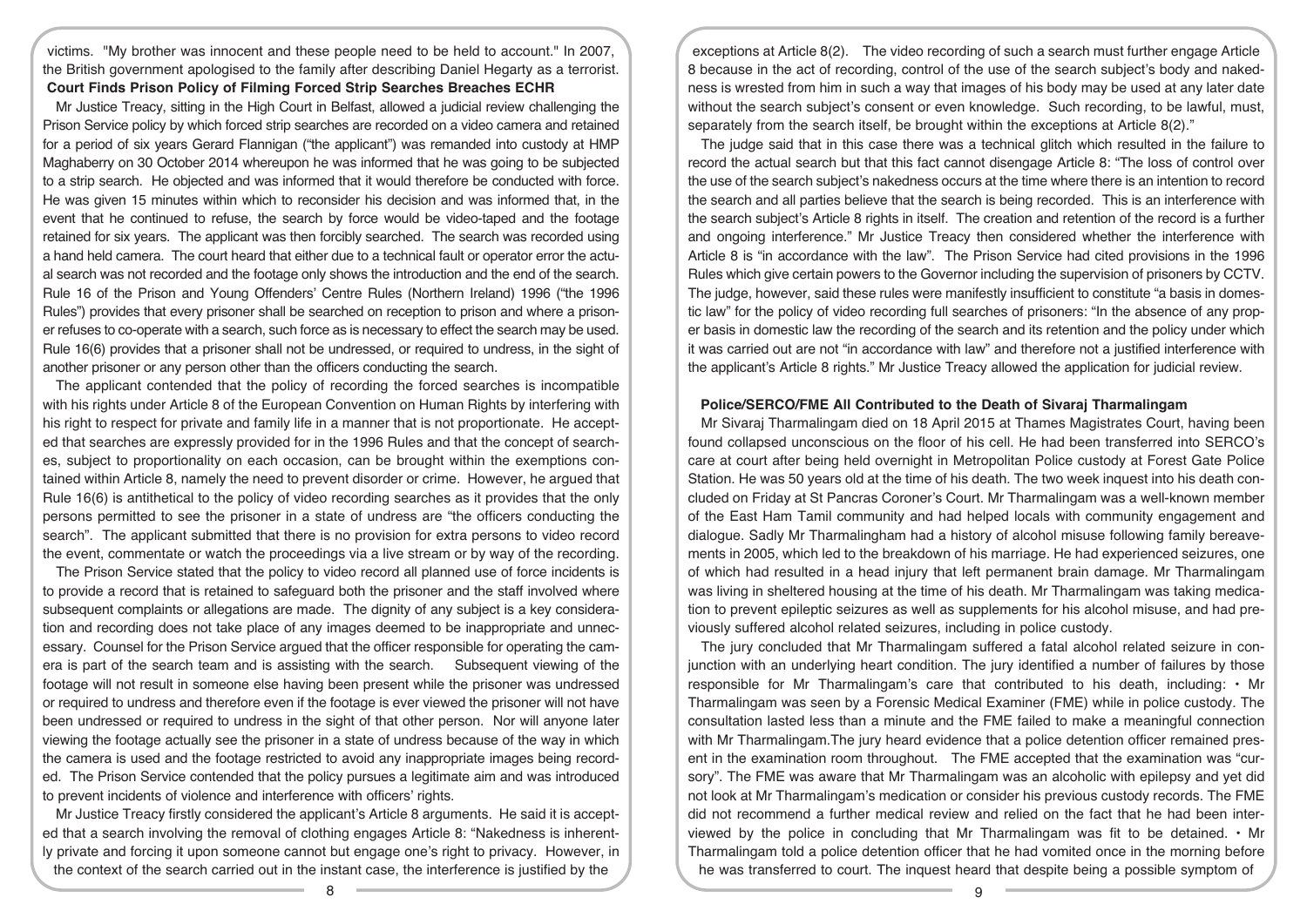alcohol withdrawal, the fact that Mr Tharmalingam had vomited was not passed on to the custody sergeant or to SERCO. It was accepted by a number of officers that this was a failure. • Mr Tharmalingam's Person Escort Record (PER) form had been inadequately completed, and it was unclear whether his medical form was included when he was transferred to court.

The jury heard that the hard copy of the medical form has never been located and that significant parts of the form were left blank. Two police officers, including the custody sergeant responsible for signing off the PER, told the inquest that the blank sections were SERCO's responsibility and that the police often left sections blank. SERCO witnesses stated that the blank sections were the responsibility of the police. It was confirmed in evidence from the National Offender Management Service, who provide the PER form, that the police were wrongly leaving sections of the form blank. • The PER form included warning markers for alcoholism, epilepsy and suicidal thoughts. Despite this, the gaolers did not know of these warning markers even though they all attended a staff briefing that morning and despite the fact that two officers were sent to inform the gaolers of the warning markers. Mr Tharmalingam was therefore put on 10 minute checks, rather than five minute checks. The jury heard evidence that from 10am onwards Mr Tharmalingam was checked only once, at around 10.55am. Approximately 10-15 minutes later he was found collapsed in his cell.

The jury concluded that SERCO's cell checks were random and none were documented. The inquest heard evidence that at Thames Magistrates Court a SERCO computer operator marked that cell checks were completed on time despite having no knowledge of whether the checks had been done at all, or by whom. The operator told the inquest that she randomly guessed which gaoler might have done the checks and inputted the checks without ever having contact with the gaolers responsible for doing the checks. She informed the jury that this was how she had been trained. SERCO's Head of Service Improvement accepted that the computer recording of the cell checks was a "work of fiction". • The gaoler who found Mr Tharmalingam collapsed in his cell failed to enter or begin CPR immediately. The inquest heard that the gaoler left the cell to inform his manager, causing a delay in the administration of medical help to Mr Tharmalingam. • The jury concluded that there was a continuous lack of communication between organisations involved in the events leading up to Mr Tharmalingam's death which contributed to Mr Tharmalingam's death.

In addition to the jury's findings, the inquest also heard evidence of a number of further failures and inadequacies in the care provided to Mr Tharmalingam by both the Metropolitan Police and SERCO: • Despite being arrested at sheltered accommodation known by the arresting officer for housing vulnerable individuals with ongoing care needs, no one at the police station was informed of this. • Mr Tharmalingam's anti-epilepsy medication was not listed on the custody record and the FME who examined Mr Tharmalingam was not made aware of it. • Despite warning markers for alcoholism and epilepsy, a FME was not called straight away. • Mr Tharmalingam was a vulnerable adult who was intoxicated on his arrival at the police station, he was recorded as rambling incoherently and he was marked as incapable of signing his own risk assessment. Despite this, Mr Tharmalingam was interviewed within an hour of his arrival, before the FME had examined him, and was interviewed without an appropriate adult. • Mr Tharmalingham told the interviewing officer that he took medication as he had previously collapsed. This information was not passed to the FME and was not transferred to SERCO the next day. • After Mr Tharmalingam had been interviewed, the FME arrived.

No discussion took place between the FME and the custody sergeant either before or after the medical examination. As a result the FME was never made aware that Mr Tharmalingam had entered custody with anti-epilepsy medication in his possession. • No consideration was given by police officers to ensuring a further medical review for Mr Tharmalingam in order to consider the known risks of seizure from alcohol withdrawal and epilepsy, and to allow Mr Tharmalingam to be given his medication. • During the handover procedure at the police station Mr Tharmalingam asked for his medication. This information was not passed on to SERCO and no arrangement was made for Mr Tharmalingam to see a healthcare professional at court. The Coroner indicated at the conclusion of the inquest that she will be writing a Report to Prevent Future Deaths.

Mr Tharmalingham's wife was very concerned to hear of the failings by SERCO and the police and the lack of care that her husband received. She hopes that by shedding light on this matter it will prevent the same thing happening in the future.

Selen Cavcav, caseworker from INQUEST said: "Failures identified by this inquest re-enforces the concerns raised by the inspectorate who described court custody as an "accident waiting to happen" and recommended urgent improvement to the conditions of court cells. Mr. Tharmalingham deserved proper medical care and attention as a vulnerable adult. Instead he received substandard treatment from all the agencies concerned. This case has also exposed serious gaps concerning the transparency and accountability when it comes to private contractors such as Serco. There is at present no independent investigation mechanism in relation to deaths which take place in court cells as opposed to deaths in police or prison cells. We call on the government to correct this dangerous gap in the investigation systems as it is essential that independent oversight is in place for all deaths in custody, to ensure accountability and enable the lessons to be learned and disseminated nationally to prevent future deaths"

INQUEST has been working with the family of Tharmalingham Sivaraj since July 2015. The family is represented by INQUEST Lawyers Group members Jo Eggleton and Christina Juman from Deighton Pierce Glynn solicitors and barrister Jesse Nicholls of Doughty Street Chambers.

**Police Sergeant Repeatedly Hit A Vulnerable Man Inside His Cel**l Daily Mail Shocking footage shows a horde of officers beating a vulnerable prisoner inside the cells as they try to restrain him after a suicide attempt. One officer can be seen punching and elbowing Neville Edwards 15 times after he bit the arm of an officer who stopped him from taking his own life at Longsight Police Station, Greater Manchester. A judge slammed the 'brutal incident', describing how Edwards, 31, was kicked to the floor when he refused to kneel for a search, and said even suggested the original arrest was unnecessary. Recorder Timothy Hannam said: 'Whilst the sergeant was acting lawfully, it seems to me this entire incident could have been avoided if you hadn't been arrested and brought to the station in the first place.' Edwards was jailed for a year for assault, but released footage that he obtained himself, along with a commentary on how he was treated after what he called a 'wrongful arrest'. The incident unfolded after Mr Edwards, from Moss Side, walked in front of a police car responding to an emergency call. Police attended the incident then returned to find and arrest Mr Edwards.

At the police station, Mr Edwards was kicked to the floor by a civilian detention officer when he didn't kneel in the cell, where they had already placed a pad, anticipating resistance. In his commentary of the video, Edwards says: 'As we enter the cell with no resistance from me, the detention officer launches into an attack on me by swinging his leg and violently sweeps my legs from under me and drops me face first onto the floor.' The judge added: '(The officer) dealt with it very efficiently, but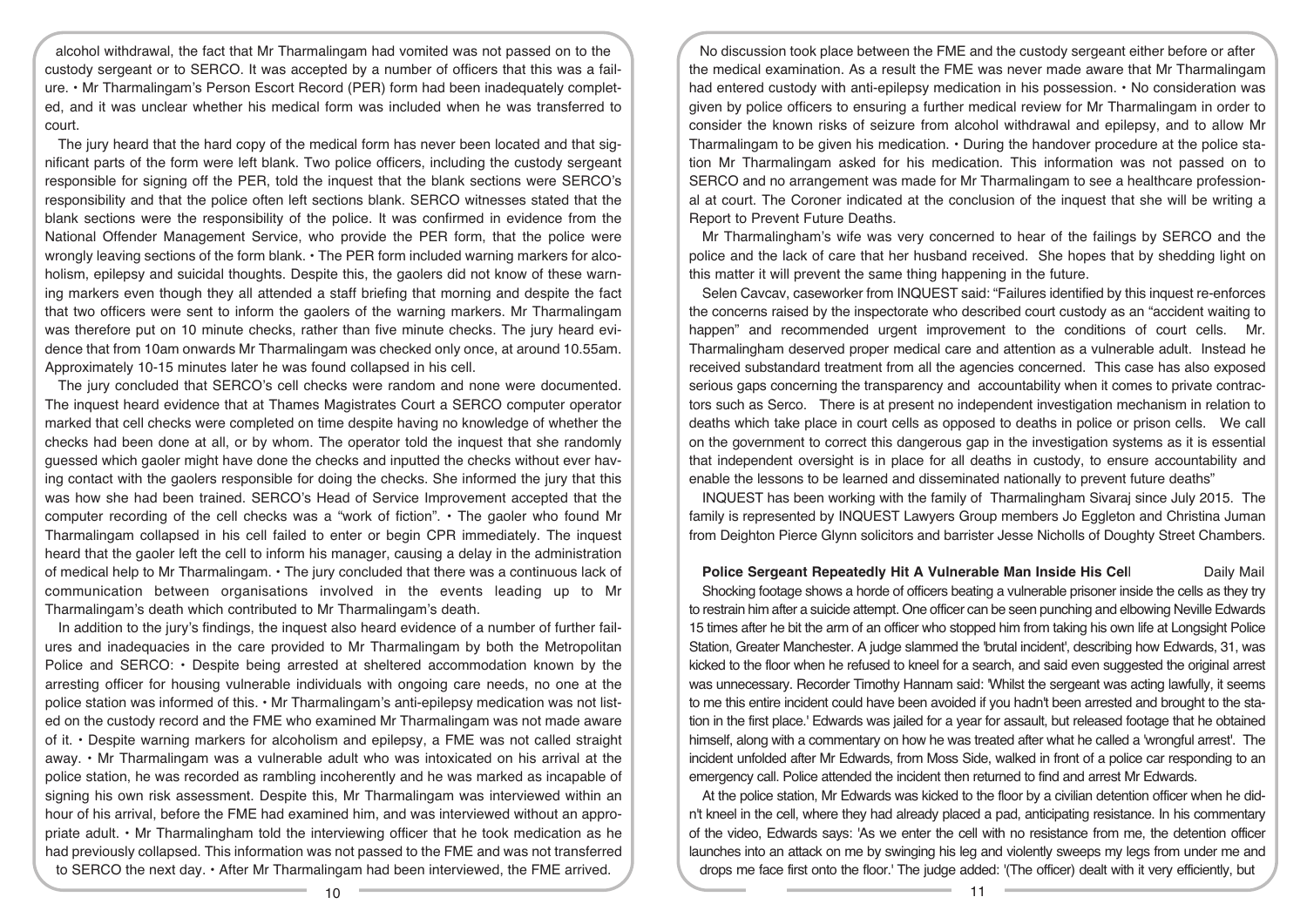the fact is it was quite a brutal incident, he was taken to the floor, quickly and without much ado. It was a well trained procedure, albeit the viewer of the tape sees the officer punching him in response to the bite, but nevertheless its a shocking piece of footage.' Edwards can then be seen sitting in the cell with his head in his hands, then tying his t-shirt into a ligature and wrapping it around his neck. He says that the video shows how his 'mental state is deteriorating' and he becomes more 'distressed' before the suicide attempt, at which point a custody officer enters the cell. But he claims the behaviour that followed was unlawful, describing how he was treated by detention officers in his own Youtube video, entitled UK Police Brutality. He says: 'Their role is to protect life and prevent harm, so why after getting the ligature off in the first few seconds do they violently drag me off the bed and onto the floor which is when the same detention officer punches me and begins to knee me violently in the lower back and groin area?' At the time of this incident, Mr Edwards was on a suspended sentence, and had a criminal record dating back to 2008, largely for police assaults. Despite this, the court heard he had a history of community work, with referees including GMP's Chief Superintendent Wasim Chaudhry.

Simon Blakebrough, defending, said Mr Edwards' criminal history had to be seen against his history of depression and mental instability, with attempts on his life dating back to the age of 11. Sentencing, the judge said Mr Edwards had to go to jail for the 'serious assault on an officer trying his best to save your life'. But he added: 'There was little to be gained by those officers deciding to go and find you because in their view you needed a word. Given the events leading to your incarceration and concerns I have about how it came to be you were at the police station, it seems to me it would be wholly unjust to activate that (previous) suspended sentence.'

## **Man's 30-Year Prison Sentence Thrown Out Because Lawyer Slept Through Trial**

Nicholas Ragin had served 10 years of his sentence before the US 4th Circuit Court of Appeals threw out his 2006 conviction due to the actions of his lawyer, Nikita V Mackey. A former police officer and North Carolina State Representative, Mackey was found to have frequently slept for at least 30 minutes at a time throughout his client's trial. Explaining their decision, Appeals Judge Roger Gregory wrote: "We hold that a defendant is deprived of his Sixth Amendment right to counsel when counsel sleeps during a substantial portion of the defendant's trial. "Nicholas Ragin's Sixth Amendment right to counsel was violated not because of specific legal errors or omissions indicating incompetence in counsel's representation but because Ragin effectively had no legal assistance during a substantial portion of his trial," a statement read. One witness testified at the appeals hearing in Richmond, Virginia, that Mackey was asleep "frequently...almost every day morning and evening" for "30 minutes at least". Peter Adolf, another lawyer present at the original trial, testified that at one point the presiding judge "leaned into his microphone, because we were all sitting there and (Mackey) wasn't moving and said, 'Mr. Mackey' . . . very loudly. "Mackey then jumped up and sort of looked around and was licking his lips and moving his mouth and looked sort of confused and looked all over the room."

## **Joanne Dennehy: Triple Killer Sues Over Segregation**

Dennehy, 33, from Peterborough, is serving life for murdering three men whose bodies were found in ditches in Cambridgeshire in 2013. She also attempted to murder two men in Hereford. In a High Court challenge, barrister Hugh Southey QC said continued isolation left her "tearful and upset". Dennehy is challenging justice secretary Michael Gove over HMP Bronzefield's decision to continue to keep her separated from other prisoners, which entails long periods of isolation. She is "arguably the most dangerous female prisoner in custody", Jenni Richards QC, for the prison, said. Dennehy murdered Lukasz Slaboszewski, 31, Kevin Lee, 48, and John

Chapman, 56, in March 2013 before dumping their bodies. She went on the run and subsequently stabbed dog walkers Robin Bereza, 64, and 56-year-old John Rogers. On Monday, the High Court heard Dennehy was initially segregated while on remand over fears of a prison break by her and other inmates. One aspect of the alleged plan was that "the finger of an officer would be cut off in an attempt to deceive the biometric security system at the prison".

Hugh Southey QC, for Dennehy, said the escape allegations were never properly put to her and no further action was taken. He told Mr Justice Singh that Dennehy's continued segregation was unnecessary and she was a victim of disability discrimination due to her mental illness. She was a vulnerable inmate and she had, at times, resumed self-harming, he added. Mr Southey said her legal team was seeking a court ruling that her segregation amounted to "inhuman or degrading treatment or punishment" which is banned by the Human Rights Convention. Dennehy, it is argued, should be compensated "to afford just satisfaction" for the breaches of her rights. Mr Grayling's legal team is now seeking to justify her segregation on the basis of the risks posed by the nature of her offending. Tom Weisselberg QC, for the Department of Justice, said segregation was a long way from "solitary confinement", and Dennehy had a radio, CD player, television and books, and access to the exercise yard, gym and shower. Mr Justice Singh is expected to reserve his decision until a later date.

## **Crime Does Pay: MOJ Fails to collect £1.6bn in Illegal Assets**

Criminals owe £1.6 billion to taxpayers but only a fraction will be recovered because of defects in the system of collecting illegal assets, the spending watchdog said on Friday. The system of confiscation orders - the main way of stripping criminals of their ill-gotten gains - has "fundamental weaknesses", the National Audit Office said. Its report confirms that crime pays, with authorities only seizing an eighth of the £1.6 billion owed by criminals under existing orders. Orders are used in less than 1 per cent of convictions. One of the main reasons so much is "uncollectable" is that many offenders have successfully hidden assets, according to the report. Another factor cited was the setting of "unrealistically high" order amounts.

# **Shaken Baby Expert "Misled Courts"**

The Medical Practitioners Tribunal Service (MPTS) has ruled that paediatric neuropathologist Waney Squier gave evidence outside her area of expertise. Dr Squier, based at Oxford's John Radcliffe Hospital, had disputed the significance of a triad of symptoms – swelling of the brain, bleeding between the skull and brain and bleeding into the retina of the eye – as diagnostic of "shaken baby syndrome". As an expert witness in six cases, including the deaths of four babies and a 19-month-old child, Dr Squier gave evidence that injuries were not consistent with non-accidental injury. The tribunal found that she had misrepresented research in order to support her views, describing her as "dogmatic, inflexible and unreceptive to any other view", effectively "cherry-picking" from the academic medical literature.

**Police Pay Out to Parents of Boy Murdered After Online Grooming** *Aisha Gani, Guardian* The parents of a 14-year-old boy murdered by a man he met online have received a payout after police accepted the case had been seriously mishandled. Breck Bednar, 14, was murdered in 2014 in a sexually motivated attack by Lewis Daynes, 20, a computer engineer now serving life in prison, who had groomed him on an online gaming forum. The victim's parents, Barry Bednar and Lorin LaFave, had launched legal action against Essex and Surrey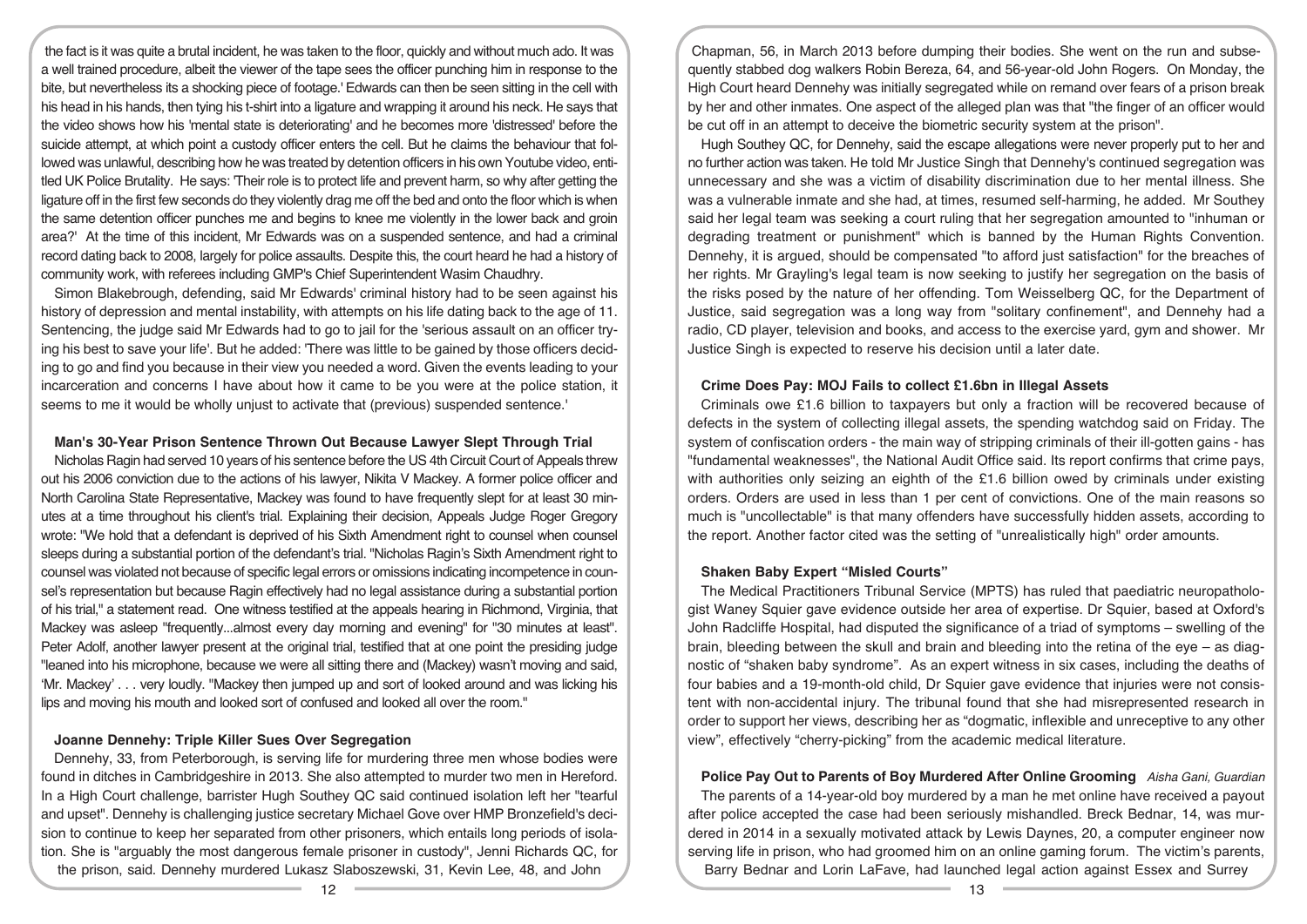# police forces over their handling of the case.

Surrey police said they had settled the claim and added a statement that they unreservedly apologised to the family and accepted mistakes had been made. As part of the settlement, Surrey police said they had agreed to implement recommended changes to their procedures to ensure "that other children like Breck are protected. Mr Bednar and Ms LaFave hope to work with Surrey police in order to enhance awareness of the dangers that young people face online and to ensure that appropriate training is given to staff to assist in the prevention of similar crimes against children," the statement said.

LaFave, 47, a teaching assistant from Michigan, had grown increasingly concerned that Daynes was manipulating her son, even confronting him online. She had contacted Surrey police in December 2013 over strong fears that he was being groomed and manipulated by the older man. Despite this report, the family said no action was taken to prevent Daynes carrying out the killing. Two months later Breck was found with a fatal stab wound to the neck after leaving his home in Caterham, Surrey, by train to meet Daynes at his flat in Grays, Essex, on 17 February.Serious questions were raised over police handling of the case when it emerged that Daynes had been arrested on suspicion of the rape and sexual assault of a 15 year-old three years before he attacked Breck. Though these offences were reported to Essex police in 2011, the force decided not to take any action. The offences were reinvestigated only when Daynes was brought in for questioning over Breck's murder. The Independent Police Complaints Commission (IPCC) also launched investigations into the two forces, and found the call handler and their supervisor lacked knowledge of dealing with grooming concerns.

#### **'25 Years on, and it's Harder Than Ever For Innocent Prisoners To Achieve Justice'**

*Paul May, Justice Gap:* On a sunny afternoon on 14 March 1991, the Birmingham Six walked free from the Central Criminal Court after more than 16 years' wrongful imprisonment. For six of those years, I chaired the London-based campaign for the men's release and exoneration. My memories of the day comprise a jumble of images: a huge ecstatic crowd lining the Old Bailey as the men called for the release of other innocent prisoners, the Six driven triumphantly away in spacious limousines paid for by the campaign while their families and friends followed in humbler community transport vehicles, a euphoric private party at a large Hampstead house owned by a Catholic religious order from where three of the men were taken by Granada TV to a Berkshire hotel while the other three attended an exhilarating celebration at Camden Irish Centre where the campaign had held many of its meetings. The men's exoneration marked the culmination of unprecedented combined efforts of a large number of individuals and organisations. These included the men and their families who remained steadfast throughout their long ordeal, Granada's World in Action team who made five films about the case uncovering significant fresh evidence in the process, journalist and later MP Chris Mullin who investigated the case thoroughly as detailed in his book Error of Judgement, the men's formidable legal team led by Gareth Peirce and Michael Mansfield, politicians such as the late Conservative MP Sir John Farr and a then obscure Labour backbencher called Jeremy Corbyn as well as thousands of ordinary men and women in Britain and elsewhere who campaigned vigorously for justice.

Three unwise judges: Our elation that day contrasted markedly with the atmosphere of gloom and mendacity which pervaded the Central Criminal Court on a bitterly cold day in January 1988 when Lane LCJ and his colleagues peremptorily dismissed the men's appeal against conviction after a six week hearing. On one occasion during the 1987 appeal, prosecutor Igor Judge QC

(later Lord Chief Justice) paused from the arduous task of opposing compelling evidence supporting the men's innocence to complain about the London campaign holding daily media briefings and encouraging prominent observers from around the world to attend the hearing. His clear insinuation was that we should be stopped. Efforts by the men's supporters to shine a light on the proceedings were sufficiently effective that even the Times newspaper criticised the Court's verdict under the headline 'Three Unwise Judges'. Widespread outrage over the Court's irrational rejection led to the emergence of scores of campaign groups across Britain, Ireland, Europe and the USA ranging as far east as Helsinki to San Francisco in the west.

It's sometimes overlooked that in detailing its reasons for quashing the Birmingham Six convictions, the Court of Appeal flatly denied any suggestion that the men were beaten while in police custody. On 27 March 1991, I sat with four of the men at the Royal Courts of Justice (RCJ) as Lloyd LJ delivered a judgement riddled with factual inaccuracy and logical inconsistencies. Its primary purpose seemed to be the exoneration of the Court of Appeal itself (and two previous decisions to uphold the convictions) rather than to absolve the men of involvement in the 1974 Birmingham pub bombings. As Lloyd LJ began to reject the men's account of their brutal mistreatment by West Midlands Police officers, the four men, their lawyers, family and supporters rose to their feet and walked silently from the court. Paddy Hill accurately and succinctly summarised the Court's graceless and grudging judgement 'What else would you expect from a pig other than a grunt?' The men's release gave rise to important initiatives including the establishment of a Royal Commission into the criminal justice system. In 1993, the Commission recommended the creation of a new independent body to investigate – and where appropriate refer to the courts – claims of wrongful conviction. During the 1990s, a series of appeal cases laid down principles for the protection of those wrongly accused and convicted. In 1992, Judith Ward (whose support committee I chaired) was freed after more than 18 years' wrongful imprisonment for the M62 coach bombing. In her case, the Court of Appeal set out detailed guidelines concerning police and prosecution disclosure of relevant case material (some of which the government swiftly annulled in the Criminal Procedure and Investigations Act 1996). I also chaired the campaign for the Bridgewater Four. That case introduced the important provision that if the Home Secretary (and subsequently the Criminal Cases Review Commission) was minded to refuse a referral application, provisional reasons for rejection must be issued to allow informed representations to be made.

Finally, in April 1997 some six years after the Six were released, the Criminal Cases Review Commission (CCRC) took up its duties. A few days later, I received a telephone message from the Commission's Chief Executive. Would I like a chat about Danny McNamee wrongly convicted in connection with the 1982 Hyde Park bomb whose campaign I then chaired? The case had been with the Home Office's C3 Division for years with little apparent progress. Accustomed to C3's secretiveness, lethargy and sullen antagonism, I was genuinely astonished. A few weeks after I spoke with the Chief Executive, I had an amiable conversation with the Commissioner appointed to examine Danny's case, Baden Skitt. As an inspector with West Midlands Police he'd been the first uniformed senior officer on the scenes of the dreadful carnage caused by the Birmingham pub bombs. He lost no time in investigating Danny's case and just two months after the CCRC was set up, the conviction was the new body's first referral to the Court of Appeal leading to his 1998 exoneration.

Once the CCRC was up and running, many of us naively believed there was no longer a need to campaign against miscarriages of justice. Our initial optimism turned out to be misplaced. The Court of Appeal soon reverted to its traditional obduracy towards those claiming innocence. This has caused the CCRC progressively to adopt an excessively timid approach to referral decisions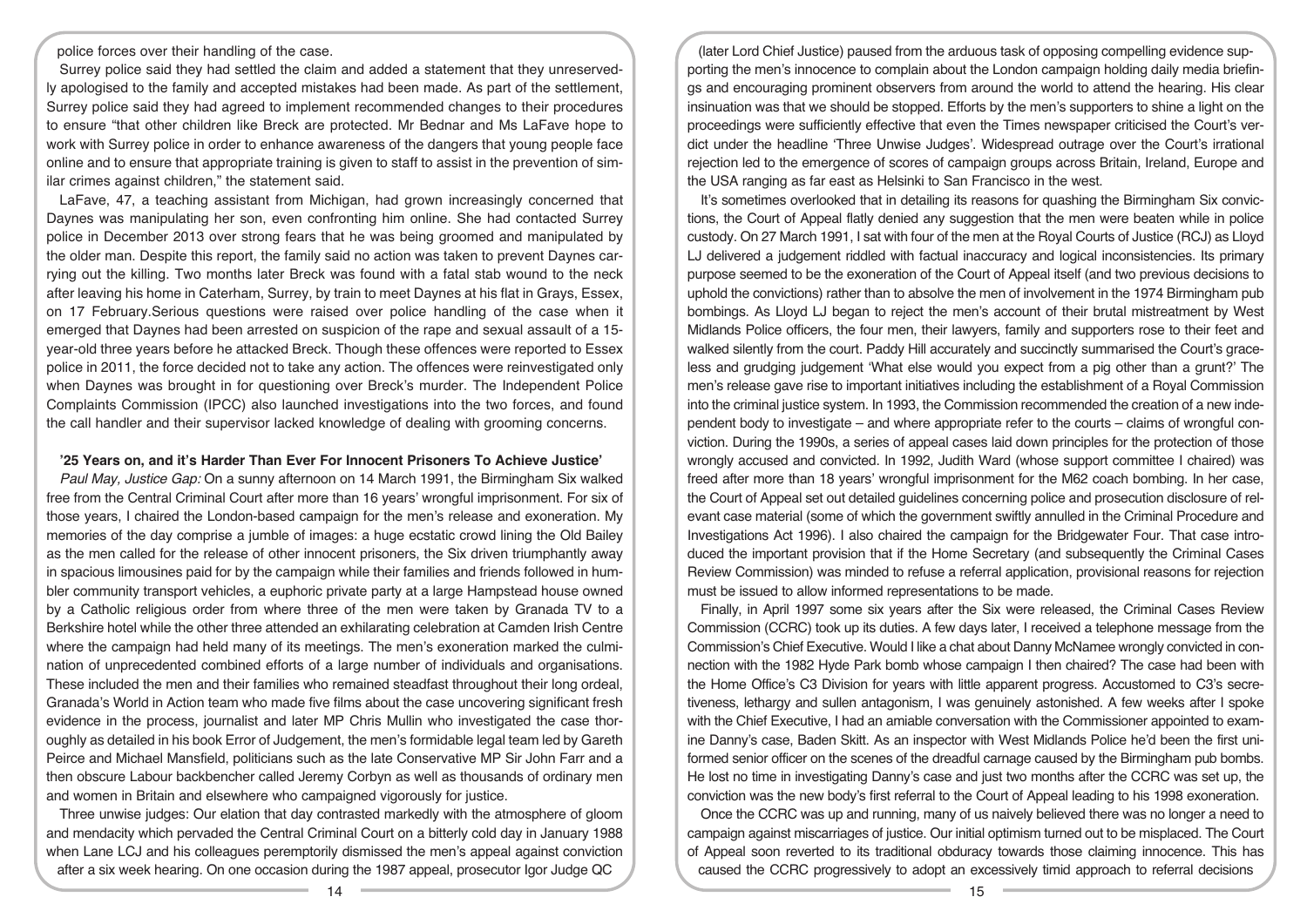while maintaining an increasingly 'arms length' relationship with applicants and their representatives. The Commission has, moreover, been seriously underfunded almost since its creation inhibiting its capacity to conduct comprehensive investigations in more complex cases.

The producer of the World in Action films about the Six used to remind me that by 1991 Granada spent £2m investigating and reporting on the evidence in the men's case. That's £3m at today's values – more than half the CCRC's entire annual budget. The question is sometimes posed whether the Commission would refer the Birmingham Six convictions if presented with the same evidence which persuaded the Home Secretary in 1990. The answer to such a question is ultimately unknowable but it's highly unlikely the Commission (or any media organisation in today's constrained financial environment) could afford to devote anything like the investigative resources which confirmed the men's innocence. Over the years, the CCRC has come to accept delay in reaching decisions almost as if it were an immutable law of nature. I represent in his CCRC application former nurse Colin Norris wrongly convicted in 2008 of murdering elderly hospital patients with insulin. Colin has now been waiting more than four years for the Commission to decide whether fresh evidence casting serious doubt on expert scientific testimony at his trial merits referral back to the Court of Appeal.

In 2007, I sat glumly at Sam Hallam's first appeal in the very same courtroom where 17 years earlier I'd attended preliminary hearings in the Birmingham Six case. In its zeal to uphold Sam's conviction, the Court of Appeal engaged in logical contortions which even Lord Lane in his heyday might have hesitated to perform. Faced with the fact that the chief prosecution witness disowned at trial a statement inculpating Sam, the Court ruled that his words as recorded in the trial transcript must have been interpreted by the jury as meaning their exact opposite. We were back in Alice in Wonderland territory. Nor have some police officers heeded the requirement to disclose all relevant material. As Sam's representative in his application to the CCRC, I received a copy of Thames Valley Police's report on their lengthy investigation of the case. I vividly recall my anger as a catalogue of non-disclosure by Metropolitan Police officers was revealed including the identity and whereabouts of a suspect also called Sam who'd been the subject of rumours concerning the murder of trainee chef Essayas Kassahun, seizure from another suspect of a makeshift weapon similar to one Sam Hallam was alleged to have wielded and crucially the existence of a mobile phone image which showed Sam had been in a pub more than a mile away from the scene shortly before the murder happened. No police officer faced any sanction for non-disclosure which caused an innocent young man to spend seven years in prison. Draconian cuts to legal aid provision mean that many prisoners can't find a lawyer to assist them. Sadly, I'm forced to conclude 25 years after the release of the Birmingham Six that it's even harder in 2016 for innocent prisoners to achieve justice than it was in 1991.

## **50 Cents - Get Rich or Lie Trying**

Lawyers for 50 Cent have told the judge in his bankruptcy case that the rapper is only pretending to be rich in order to be a better role model for his disadvantaged fans. The celebrity, born Curtis Jackson, has debt upwards of \$28 million and landed in hot water after the court recently saw recent Instagram posts in which he flaunts huge amounts of cash. However, his attorney claimed the cash in the photos wasn't real and was only there to inspire people with less of it. He explained: "Rap fans, they're poor and they want their idols to be rich and something to look up to." 50 Cent's attorney said it was important for his client to maintain his inspirational persona in order to stay in work and begin earning money again. He said: "I could understand why it would inflame creditors of the estate, but I think they're sophisticated. They now appreciate what's one person's inflammation is another one's way of maximizing recovery. "If Mr Jackson conducted himself say with more discretion, more tact, he wouldn't be getting people endorsing him for high premium items. He wouldn't be getting movie parts. He wouldn't be having great roles on TV."

# **Transforming Summary Justice**

The Transforming Summary Justice Initiative was adopted by all criminal justice agencies from June 2015. Its aim is to reform the way that criminal cases are handled in the magistrates' courts, and to create a swifter system with reduced delay and fewer hearings. If it is successful, it will reduce the amount of distress that victims and witnesses suffer during the court process. HMCP-SI, at the request of the Crown Prosecution Service (CPS), carried out an early inspection to assess how effectively the CPS is delivering its part in the Initiative. Under the Initiative, all cases should be reviewed by a CPS lawyer before the first hearing takes place. Any work needed to improve the case should take place before the first hearing, and unused material should be disclosed to the defence as soon as a not guilty plea is entered. Although previous initiatives have failed substantially to improve the way that magistrates' court work is delivered, this inspection found that there is a good deal of buy-in among CPS staff and their criminal justice system partners to achieve the aims of the Initiative. It is encouraging that generally all agencies are looking at their own performance rather than blaming others when things do not go as planned. The CPS has delivered good legal training to its staff and strong governance arrangements are in place. Against this background, a number of aspects of the Initiative have had a promising start. Inspectors assessed 81% of first hearings as effective, with the right people present and the prosecutors well prepared, robust and able to make decisions. The prosecution file is now substantially digital and prosecutors present their cases in the magistrates' courts without paper copies, which can be of real benefit. However, it is essential that the focus is maintained and momentum is not lost. The initiative is still in its initial stages and has to be given time to bring about a real culture change, which cannot happen overnight.

It is also too early to say that the Initiative will lead to substantial long term improvements. It will be several months before this can be realistically and accurately judged. The success or otherwise of the Initiative will depend not only on an increase in the timeliness and numbers of guilty pleas but on a reduction in the numbers of trials and an increase in their effectiveness. There is still a good deal of work to be done operationally. Although CPS charging decisions were found to be good, there was a failure to review the prosecution file in too many instances (37.7% of the cases considered). Both the quality and the timeliness of the CPS reviews need to be improved – this is fundamental to the success of the Initiative. CPS lawyers need to be much better at engaging with defence solicitors before court to ensure that the first hearing is as effective as possible. And the CPS needs to find a more effective way of working with the police to improve the quality of the prosecution file. There are few effective mechanisms in place at this stage for sharing best practice between local CPS Areas or opportunities for them to learn lessons which could potentially save resources and avoid duplication. There is also some duplication and inconsistency between local Areas' individual processes to measure the success of the Initiative. The report details findings but does not make recommendations at this early juncture, rather it suggests steps to be taken to help embed the Initiative and to complement the work that is already being done. Suggestions include: a national forum to enable better sharing of good practice, learn lessons and save resources; improved coordinated training for administrative teams; simplifying the disclosure forms; and looking again, in conjunction with the Courts Service, at the numbers of cases listed in court so that resources are used most efficiently. In carrying out this inspection, HMCPSI visited four CPS Areas (South West, West Midlands, London and East Midlands) during September and October 2015. Inspectors observed 19 magistrates' courts sittings, and assessed 271 files from each CPS Area across England and Wales. 190 files were anticipated not guilty plea cases; 81 were anticipated guilty plea cases.